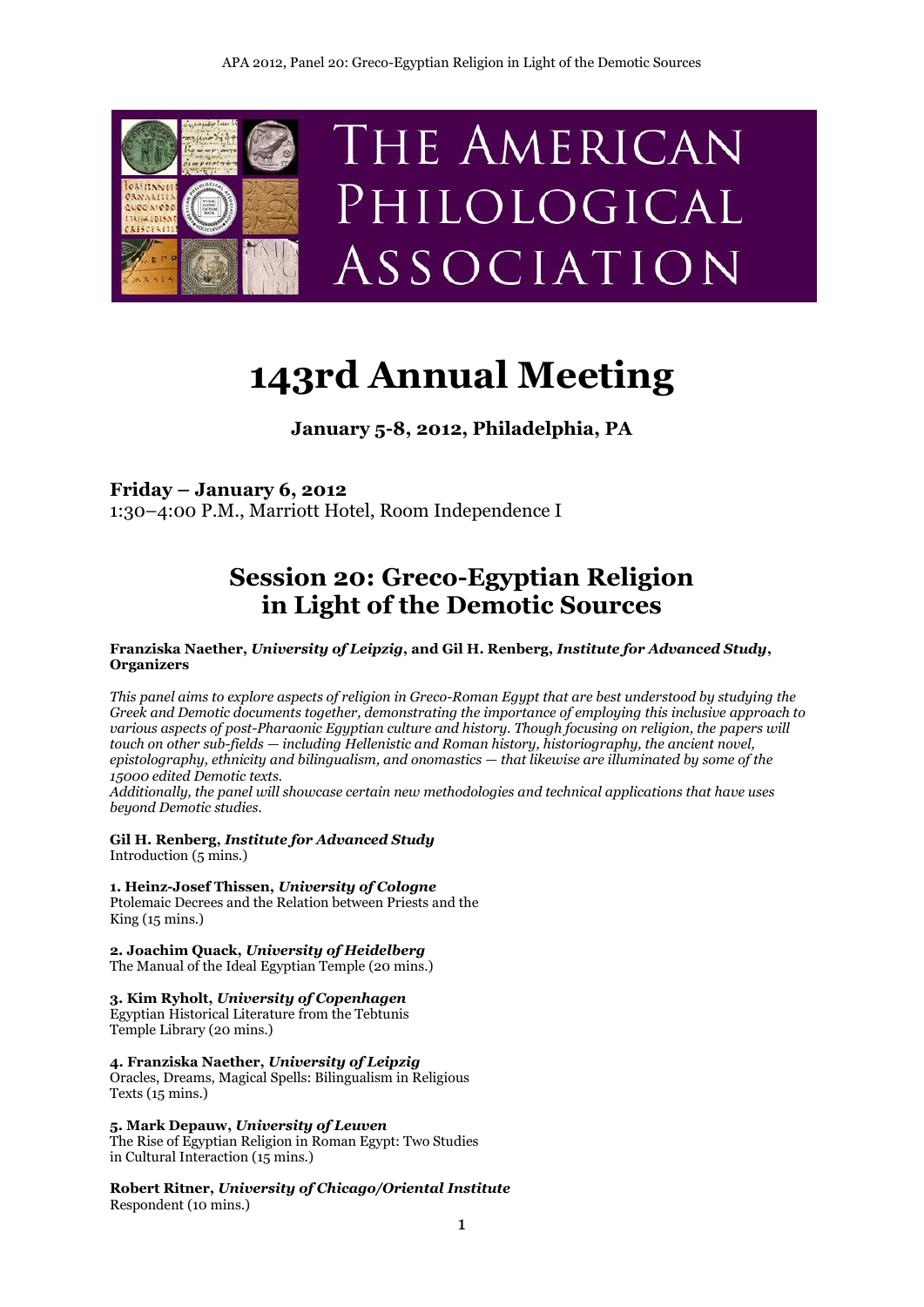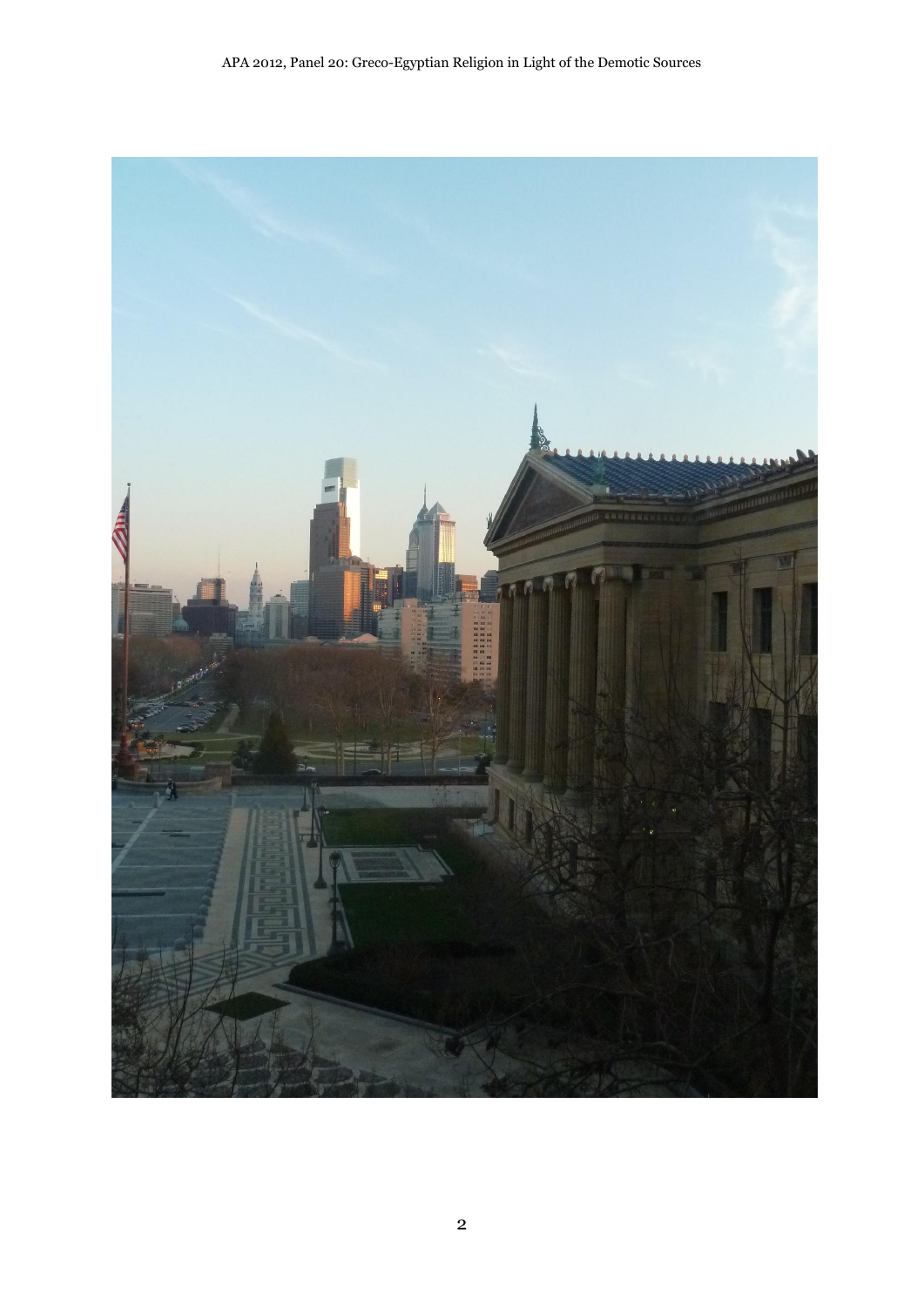## **Abstracts of Papers**

## **Ptolemaic Decrees and the Relation between Priests and the King (Thissen)**

Among the most important religious phenomena of the Ptolemaic Period in Egypt (305-30 BC) were the priestly synods, sessions of Egyptian priests, which took place mostly in Memphis or Alexandria. Although the issues they addressed varied, their main purpose was, on the one hand, to increase the honors of the king and the royal family, and on the other hand to ensure financial and economic gratification for the priests. The outcome of these synods was widely manifest, in the form of large inscriptions posted in the temples all over the country, provided in Hieroglyphic, in Demotic and in Greek versions. This paper aims to present a newly edited trilingual decree, the *Decree of Alexandria*, undertaken by Hartwig Altenmüller, Yahya el-Masry and the speaker, and to explore its position in the context of the other decrees.

The most famous of these is the "Rosetta Stone" – more properly known as the *Decree of Memphis* (196 B.C.), a name derived from the synod"s meeting place – which was the key artifact leading to the decipherment of the Egyptian language by Jean-François Champollion. There are, however, several other decrees issued before and after the *Decree of Memphis*. The oldest of these is now the *Decree of Alexandria*, which was issued in the Egyptian capital in 243 B.C. and can be almost completely reconstructed from copies found near Athribis, in Assuan and in Elephantine. One noteworthy result of the study of these decrees collectively is that they have been found to have been modelled after older and contemporary Greek honorary inscriptions (Clarysse 1999, 48-50), and therefore represent a new textual genre transferred into Egypt in Ptolemaic times.

Among the foremost issues that have been the subject of scholarly debate concerning such decrees is whether their contents were dictated by the royal court or if the priests, who were drawn from the elites of the native population, were autonomous in deciding on the matters the inscriptions address. If the latter was the case, the extent of the priestly influence on religious "politics" would have been quite significant. Stefan Pfeiffer has argued for a priestly initiative (Pfeiffer 2004, 292-293), while more recently Gilles Gorre has concluded that the Egyptian priests did not play an important role at the royal court (Gorre 2009, 623-630). Going a step further, Jan Assmann even pleads for a politically powerless and degraded elite under the Ptolemies (Assmann 2010, 31-32). Drawing in part on the newly reconstructed *Decree of Alexandria*, this paper will instead argue for a rather independent position of the priestly elite – meaning that the king and the priesthood *are collaborators having equal rights* in order to grant the stability and well-being of Egypt. Since the Egyptian versions (Hieroglyphic and Demotic) contain elements which are not represented in the Greek text, this paper will also demonstrate the importance of these decrees as royal and priestly sources for the study of religion in Ptolemaic Egypt, while emphasizing the often complementary nature of documents composed in the different languages.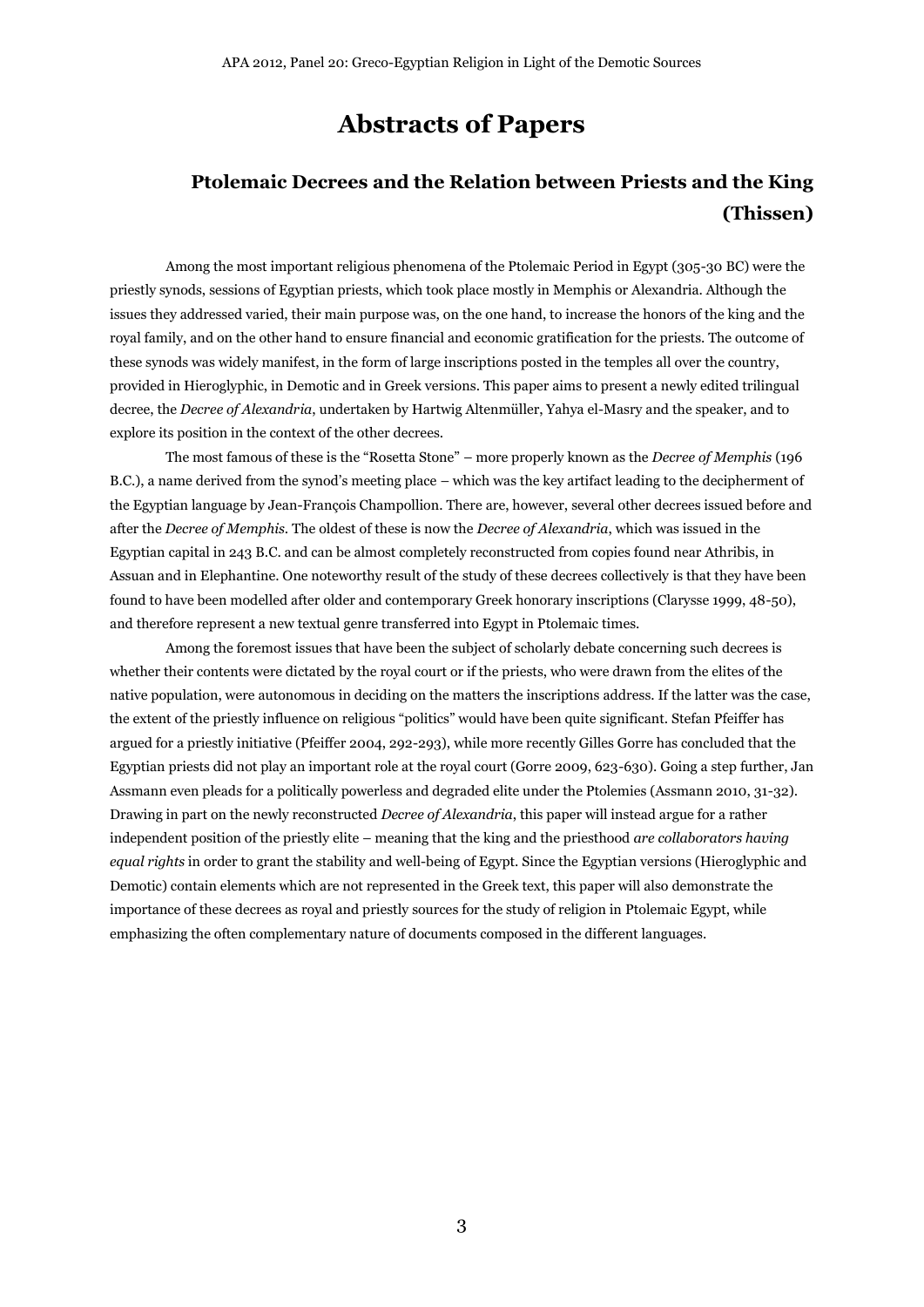J. Assmann, *Religio duplex. Ägyptische Mysterien und europäische Aufklärung*, Berlin 2010.

W. Clarysse, *Ptolémées et temples*, in: D. Valbelle – J. Leclant (Hg.), Le decret de Memphis. Colloque de la Fondation Singer-Polignac à l"occasion de la célebration du bicentenaire de la découverte de la Pierre de Rosette, Paris 1999, S. 41 – 65.

G. Gorre, *Les relations du clergé égyptien et des Lagides d'après les sources privées*, Studia Hellenistica 45, 2009.

S. Pfeiffer, *Das Dekret von Kanopus (238 v. Chr.). Kommentar und histrorische Auswertung eines dreisprachigen Synodaldekretes der ägyptischen Priester zu Ehren Ptolemaios' III. und seiner Familie*, AP Beiheft 18, München – Leipzig 2004.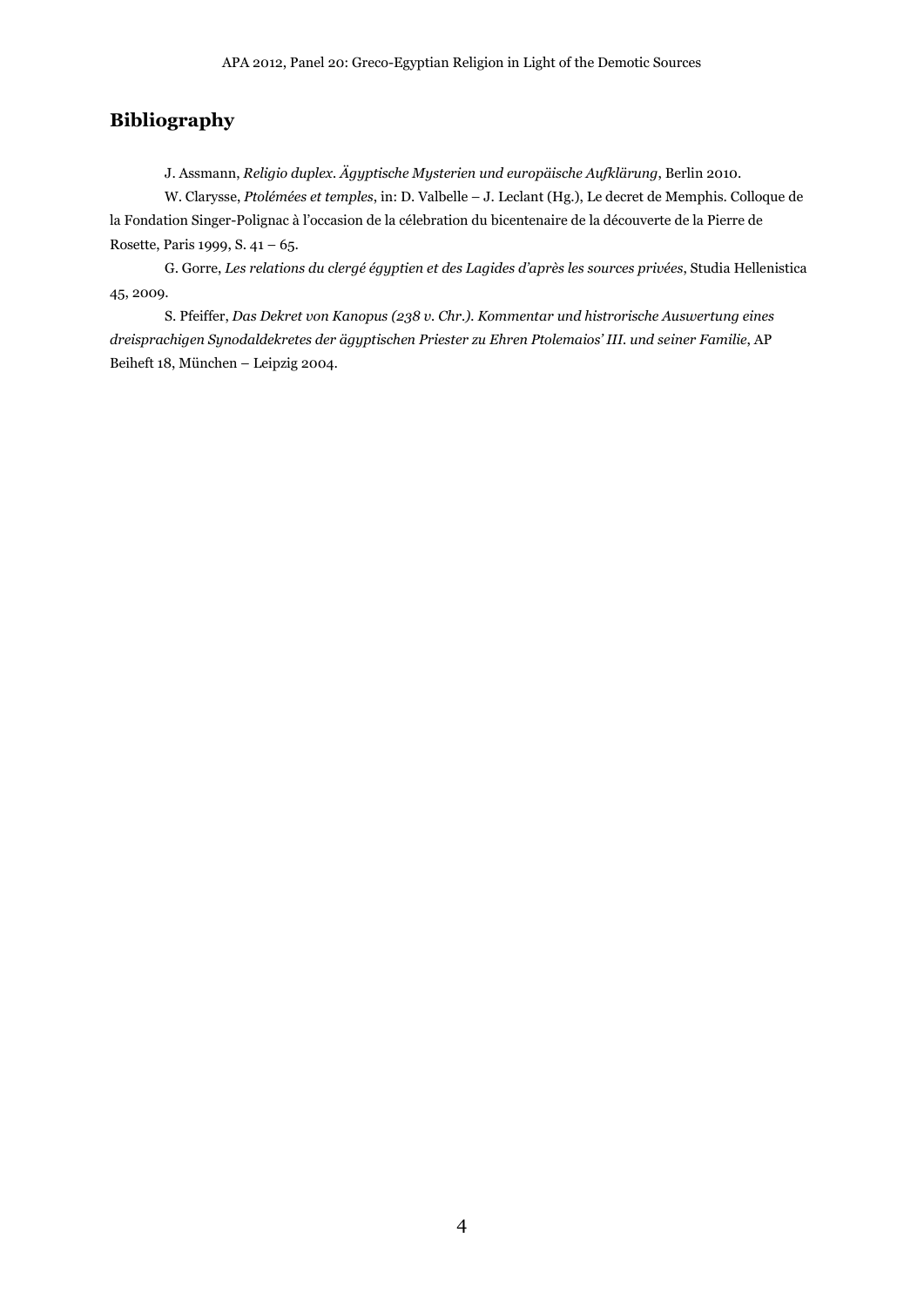#### **The Manual of the Ideal Egyptian Temple (Quack)**

Recent discoveries of late hieratic and demotic Egyptian papyrus fragments from the 1st-2nd cents. C.E. have brought to light an important manual for the ideal Egyptian temple. It is attested also in one Greek manuscript from Oxyrhynchus which proves that at least parts of the composition were translated in a milieu which was still culturally attached to the Egyptian religion but preferred a different language. Up to now only preliminary information is available (e.g. Quack 2000; Quack 2004; Quack 2009), but practically nothing is published in English. The aim of this presentation will be to make this important source more accessible, since it can claim relevance beyond the narrow circles of Egyptology.

The text contains a historical introduction which uses the motif of seven lean years (like the biblical story of Joseph) as an explanation of how the text came about. Supposedly, the Egyptian king Neferkasokar – in reality, a very obscure figure of the early dynastic period – was ordered in a dream to restore all temples, and issued a decree to that effect. This decree was supposedly rediscovered by the famous prince Hardjedef during the reign of pharaoh Kheops. While clearly pseudepigraphic, this setting is itself of relevance, as it served the purpose of investing the document with great authority.

The main part of the text begins by treating the architectural layout of the temple. It is not a technical manual in the strict sense, given that it provides hardly any precise measurements, and not one illustrative sketch. What counts is the articulation of space in a topological perspective.

The second part of the text focuses on priests, with a general section at the beginning, followed by detailed descriptions of the individual rights and duties of all classes of temple employees. A much-debated passage is the one covered by the Greek fragments, which might shed new light on one of the most famous Egyptian works. This Greek portion contains oath formulae to be sworn on the occasion of the consecration of a high-ranking priest. Given their similarities with the "negative confession" attested in the *Book of the Dead*, chapter 125, some scholars have proposed that the Egyptian funerary text goes back to a priestly ritual (Grieshammer 1974; Assmann 1990; 140-149; Gee 1998), while others have rejected the idea that a Greek text of the Roman period could be relevant for understanding a much older Egyptian composition (Griffiths 1991: 218- 224; Lichtheim 1992: 127). The discovery of the Egyptian original and its context will help to propose a solution which, while recognising a relation between the manual of the temple and the *Book of the Dead*, does not derive the one from the other. Rather, the funerary composition should be seen as deriving from a manual of civil administration, given that the royal court is the crucial element in it.

The sections devoted to priests" individual duties are highly detailed, covering the amount of staff assigned for each specific job, the rank, the question of right for erecting statues and being put in the embalming workshop after death. Altogether, this composition is certainly one of the most detailed descriptions of priestly life transmitted from antiquity and thus of worthy of an interdisciplinary audience.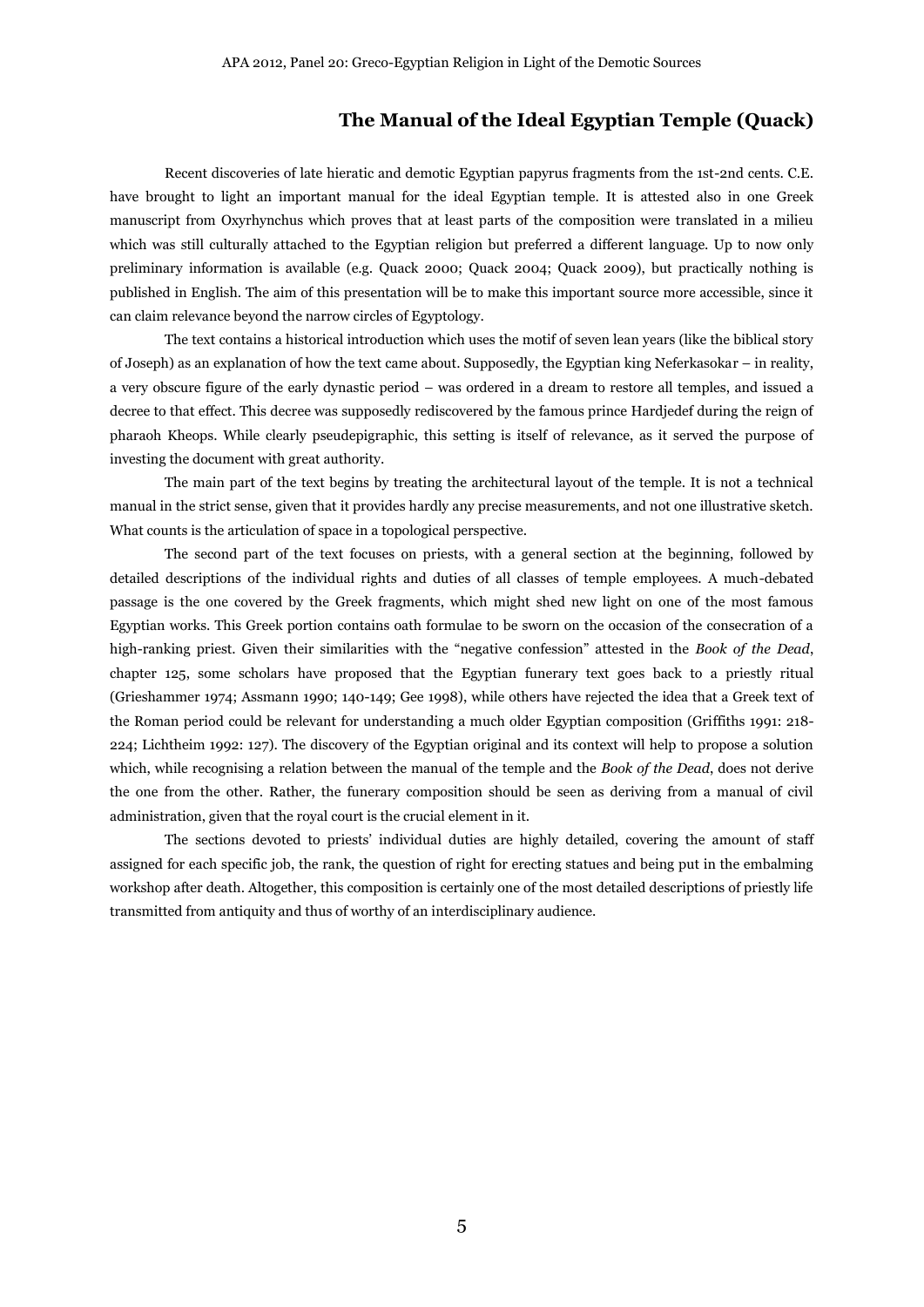Assmann 1990: J. Assmann, Ma"at. Gerechtigkeit und Unsterblichkeit im Alten Ägypten (Munich 1990). Gee 1998: J. Gee, The Requirements of Ritual Purity in Ancient Egypt (Dissertation Yale University 1998).

Grieshammer 1974: R. Grieshammer, Zum "Sitz im Leben" des negativen Sündenbekenntnisses, ZDMG Supplement 2 (1974), p. 19-25.

Griffiths 1991: J.G. Griffiths, The Divine Verdict. A Study of Divine Judgement in the Ancient Religions, Numen Supplement 52 (Leiden, New York, Copenhagen 1991).

M. Lichtheim, Maat in Egyptian Autobiographies and Related Studies, Orbis Biblicus et Orientalis 120 (Freiburg/Göttingen 1992).

Quack 2000: J.F. Quack, Das Buch vom Tempel und verwandte Texte. Ein Vorbericht, Archiv für Religionsgeschichte 2 (2000), 1-20.

Quack 2004: J.F. Quack, Organiser le culte idéal. Le Manuel du temple égyptien, Bulletin de la Société Française d"Égyptology 160 (2004), 9-25.

Quack 2009: J.F. Quack, Die Theologisierung der bürokratischen Norm. Zur Baubeschreibung in Edfu im Vergleich zum Buch vom Tempel, in: R. Preys (Ed.), 7. Ägyptologische Tempeltagung: Structuring Religion. Leuven, 28. September – 1. Oktober 2005 (Wiesbaden 2009), 221-229.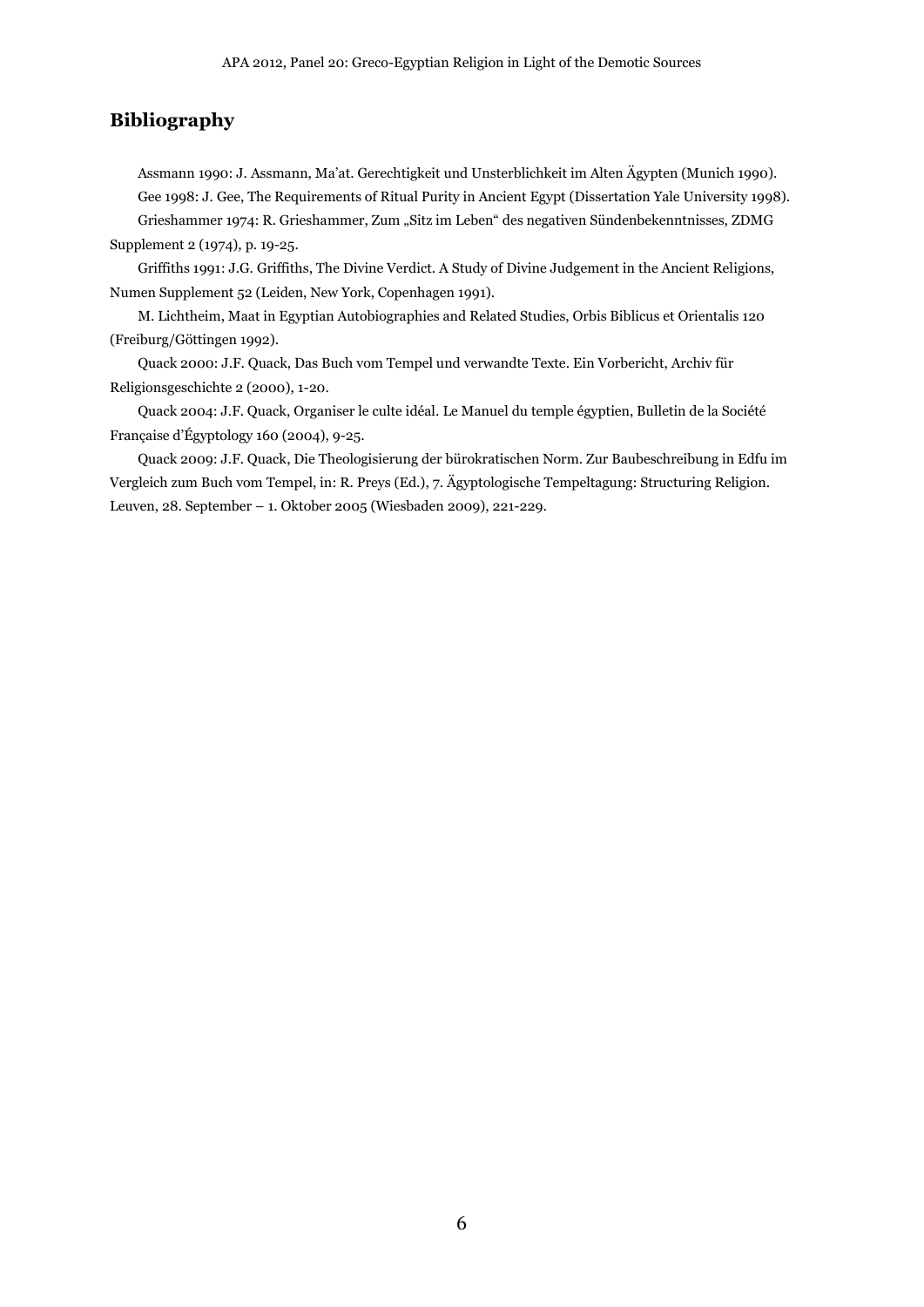## **Egyptian historical literature from the Tebtunis temple library (Ryholt)**

Ancient Egypt was home to numerous temple libraries long before the Library of Alexandria or even the advent of Greek literacy. There are many references to these institutional libraries, and smaller groups of texts and isolated texts can be ascribed with varying degrees of certainty to some of them. However, only a single large-scale library has survived: the Tebtunis Temple library, which was abandoned around AD 200 and whose contents span c. AD 50-200 (Ryholt 2005, 2010a, in press/a). In addition to much religious, medical and scientific literature, this library included a substantial collection of narrative literature. The present paper will use the latter group of material as a case-study showing how Egyptian papyri from the Greco-Roman era may be relevant to the study of Greek literature and historical writing.

The narratives from the temple library all have in common that they concern historical persons or events. They are, in other words, historical narratives; there is not a single example of the type of folk-tales about anonymous or fictitious protagonists known from other social contexts. It therefore seems likely that these narratives were selected and preserved as a form of historical records (cf. Ryholt 2004: 505-6, 2006: 18, 2010a: 716). This paper will single out three aspects of these records for discussion.

(1) The first concerns collective historical consciousness and more specifically how national traumas were treated in the narrative literature. Egypt was subject to a number of highly traumatic events, which left a longlasting memory, during the first millennium BCE. Two types of events are particularly well-attested and generated what could be described as an existential crisis on a national level. One is represented by the civil wars and foreign invasions. In the historical narratives these events are portrayed as the direct consequence of the king"s failure to carry out fundamental religious obligations, and it is explicitly described as the will of the gods that Egypt should suffer hardship (Ryholt in press/b: 79-81). One of the examples which will be presented concerns the Persian invasion of Egypt in the reign of Nectanebo II, which is recounted both in Egyptian and Greek versions (*Nectanebo's Dream* and the *Alexander Romance*; Ryholt 2002). The other trauma was caused by the large-scale abduction of divine images and other *materia sacra* from Egyptian temples by the Assyrians and Persians (Ryholt 2004: 500, 501; 2009: 308, 309; in press/b: 150, for literary examples; Winnicki 1994, for Ptolemaic policy). The removal of its gods and the impossibility of carrying out their cult effectively left the country impotent.

(2) The second aspect concerns historical narratives that exist both in Egyptian and Greek versions. It is particularly noteworthy that some of these found their way into the historical accounts by Herodotus, Manetho and Diodorus. The examples that will be presented concern kings Sesostris (Hdt. 2.102-3, 106-10; Diod. 1.53-58) (Widmer 2002; Ryholt 2010b, cf. also 2010a: 713) and generically named "Pheros," i.e. "Pharaoh" (Hdt. 2.111; Diod. 1.59) (Ryholt 2006: 13, 31-44, cf. also 2010a: 715-6).

(3) The final aspect is the extensive use of the *imitatio* device in Egyptian narrative literature, i.e. the modeling of events and circumstances by one party on those of another. Most common in the historical narratives of the Greco-Roman period is *imitatio Alexandri*, i.e. the imitation of Alexander the Great (Lloyd 1982: 37-39; Ryholt 2010a: 716, and esp. forthcoming). The discussion of this aspect will focus on its use in relation to kings Sesostris and Ramesses, which helps explain the anachronistic details provided about these kings in both Egyptian and Greek sources from the Hellenistic era onwards.

The present paper merely scratches the surface of the library"s holdings, which also include stories about ancient sages to whom scientific works were ascribed – among them Petesis, according to Greek tradition Plato"s Egyptian instructor in astrology (P. Amherst 63) (Quack 2002; Ryholt 2006: 13-16). A brief survey of these will provide further fodder for discussion.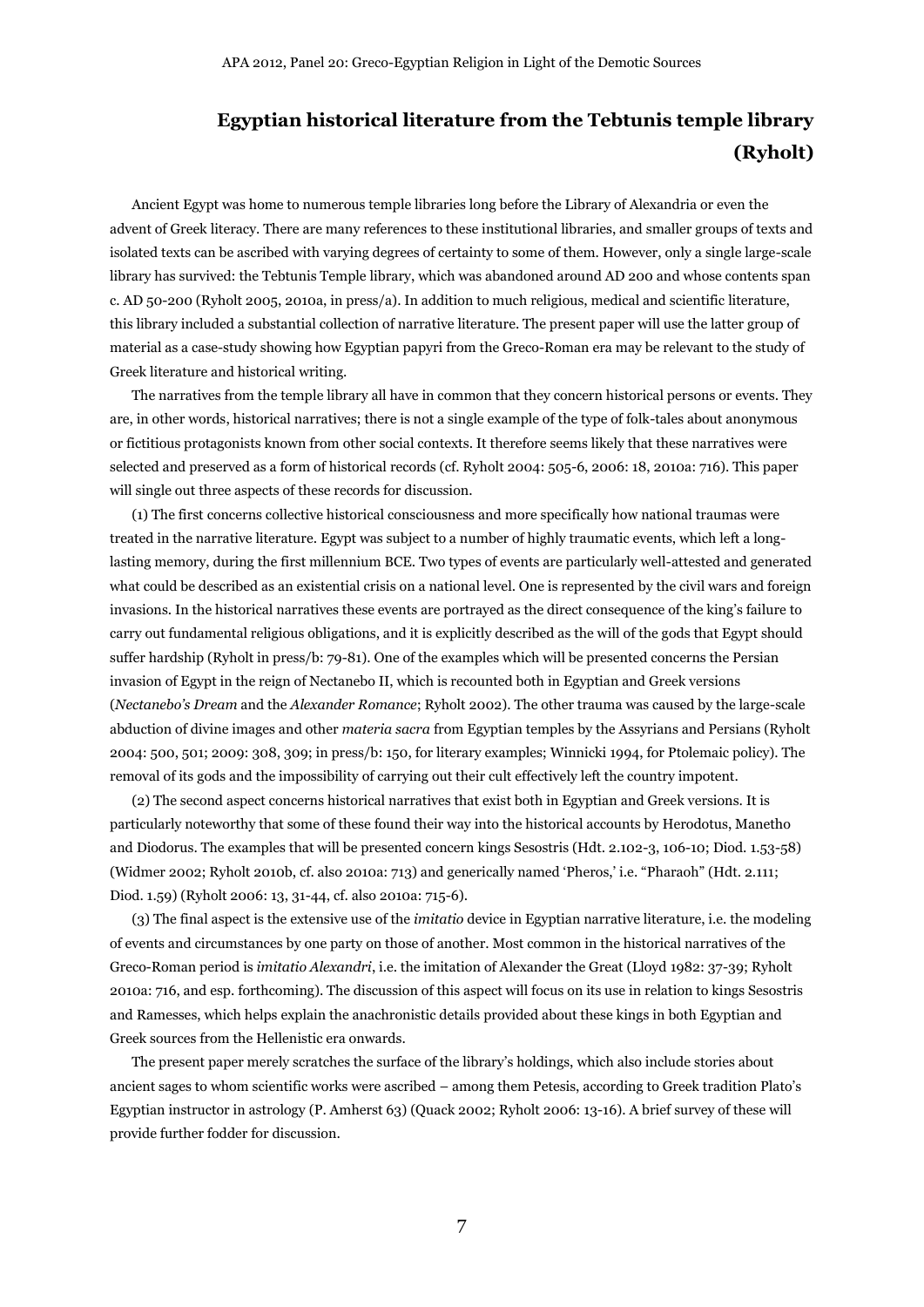Lloyd, A. B.

---1982. "Nationalist Propaganda in Ptolemaic Egypt." *Historia* 31 (1982), pp. 33-55.

Quack, J. F.

---2002. "Die Spur des Magiers Petese." *CdÉ* 77 (2002), pp. 76-92.

Ryholt, K.

---2002. "Nectanebo"s Dream or the Prophecy of Petesis." *Apokalyptik und Ägypten. Eine kritische Analyse der relevanten Texte aus dem griechisch-römischen Ägypten*, p. 221-241. Edited by A. Blasius and B. U. Schipper. Orientalia Lovaniensia Analecta, 107. Leuven: Peeters.

---2004. "The Assyrian Invasion of Egypt in Egyptian Literary Tradition." *Assyria and Beyond: Studies Presented to Mogens Trolle Larsen*, p. 484-511. Edited by J. G. Dercksen. Leiden: Nederlands Instituut voor het Nebije Oosten.

---2005. "On the Contents and Nature of the Tebtunis Temple Library. A Status Report." *Tebtynis und Soknopaiu Nesos. Leben im römerzeitlichen Fajum. Akten des Internationalen Symposions vom 11. bis 13. Dezember in Sommerhausen bei Würzburg*, p. 141-170. Edited by Sandra Lippert and Maren Schentuleit. Wiesbaden: Harrassowitz Verlag.

---2006. *The Petese Stories II.* The Carlsberg Papyri 6 / CNI Publications 29. Copenhagen: Museum Tusculanum Press.

---2009. "The Life of Imhotep?" *Actes du IXe Congrès International des Études Démotiques*, pp. 305-15. Edited by G. Widmer and D. Devauchelle. Bibliothèque d"étude, 147. Le Caire: Institut français d"archéologie orientale.

---2010a. "Late Period Literature." *The Blackwell Companion to Ancient Egypt*, vol. II, pp. 709-31. Edited by Alan B. Lloyd. Oxford: Wiley-Blackwell, 2010.

---2010b. "A Sesostris Story in Demotic Egyptian and Demotic Literary Exercises (O. Leipzig UB 2217)." *Honi soit qui mal y pense. Studien zum pharaonischen, griechisch-römischen und spätantiken Ägypten zu Ehren von Heinz-Josef Thissen*, pp. 429-37. Edited by H. Knuf, Chr. Leitz, and D. von Recklinghausen. Orientalia Lovaniensia Analecta, 194. Leuven: Peeters.

---in press/a/. "Libraries in Ancient Egypt." *Ancient Libraries*. Edited by Jason König, Katarina Oikonomopolou and Greg Woolf. Cambridge: Cambridge University Press.

---in press/b. *Narrative Literature from the Tebtunis Temple Library.* The Carlsberg Papyri 10 / CNI Publications 35. Copenhagen: Museum Tusculanum Press.

---forthcoming. "*Imitatio alexandri* and Egyptian narrative literature." *The Romance between Egypt and the East.* Edited by Tim Whitmarsh. Cambridge: Cambridge University Press.

Widmer, G.

---2002. "Pharaoh Maâ-Rê, Pharaoh Amenemhat and Sesostris: Three Figures from Egypt"s Past as Seen in Sources of the Graeco-Roman Period." *Acts of the Seventh International Conference of Demotic Studies. Copenhagen, 23-27 August 1999*, pp. 377-93. Edited by K. Ryholt. CNI Publications 27. Copenhagen: Museum Tusculanum Press.

Winnicki, J. K.

---1994. "Carrying Off and Bringing Home the Statues of the Gods. On an Aspect of the Religious Policy of the Ptolemies towards the Egyptians." *The Journal of Juristic Papyrology* 24 (1994), pp. 149-90.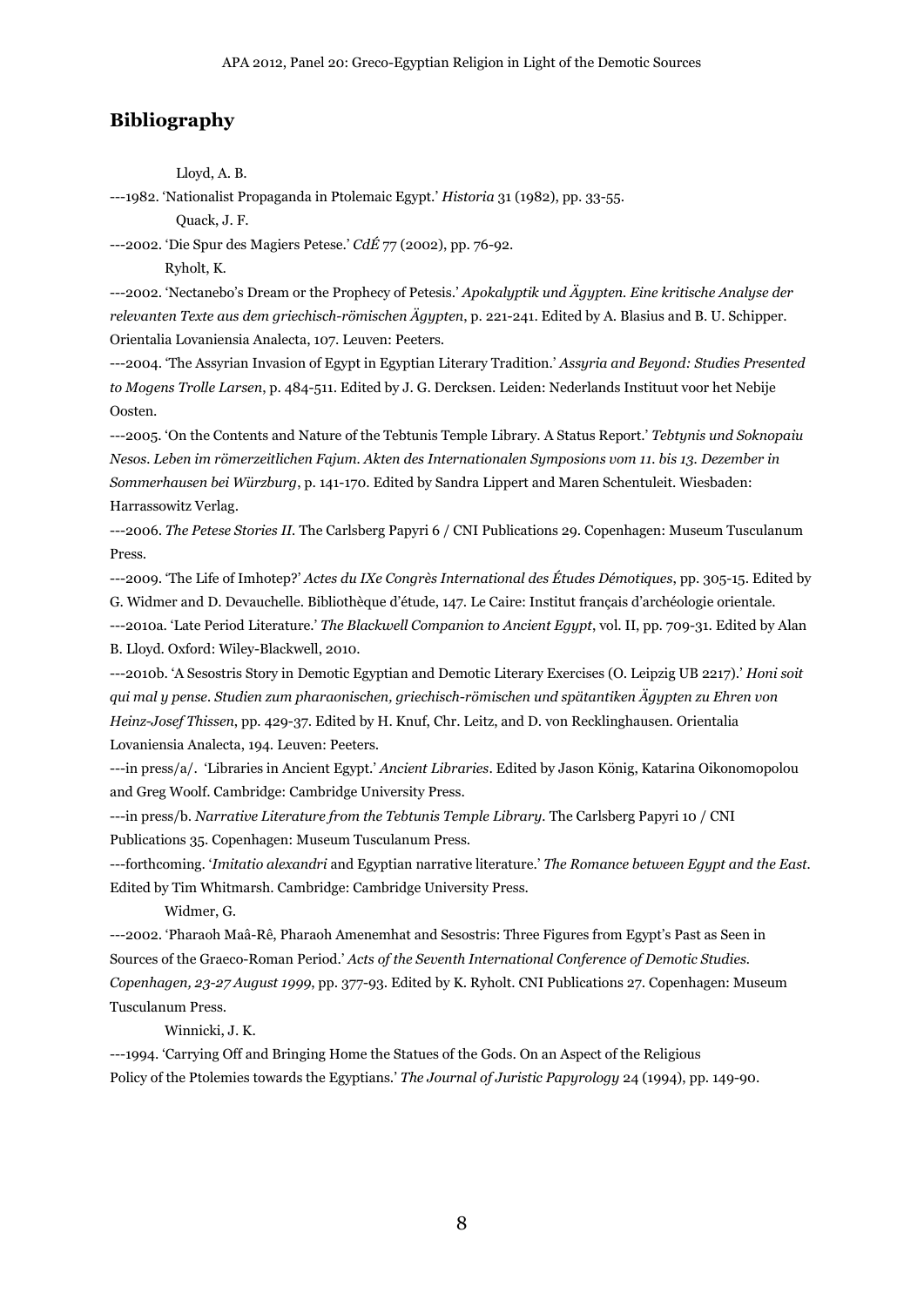## **Oracles, Dreams, Magical Rituals: Bilingualism in Egyptian Divinatory Texts (Naether)**

In a newly re-edited bilingual letter from Ptolemaic Egypt (Naether/Renberg 2010), the correspondent states in Greek that "… it also seemed good to me that I should fully inform you about my dream, so that you would know in what way the gods know you. I have written below in Egyptian so that you would know precisely. When I was about to go to sleep, ..." and soon after a break in the papyrus proceeds with a dream-narrative in Demotic. Divination by dreams was a common mantic practice in Egypt and is therefore attested in all periods and languages, but rarely do we get so clear-cut a source for a bilingual individual – and thus one influenced by both native and foreign traditions – expressing any sort of religious experience in two languages. This paper aims to examine a selection of Graeco-Roman sources from Egypt which feature bilingualism or represent divinatory practices attested in both Demotic and Greek. This includes "ticket" oracles, lot oracles (*sortes*), hemerologies, and horoscopes (for a recent overview on these genres, see Naether 2010), and especially the *Papyri Graecae (et Demoticae) Magicae* (Betz 1992, with references). It will be argued from multiple examples that these genres cannot be properly evaluated by taking into consideration monolingual material alone: a full picture is only possible if both Greek and Demotic materials are examined. This counts not only for bilingual texts, but also for genres being attested in several languages such as the "ticket" oracles bearing evidence in Demotic and Greek, as well as Hieratic and Coptic. In addition to bilingual texts, bilingual archives will be addressed, most notably the dossier of the *Sarapieion* "recluse" Ptolemaios, son of Glaukias (whose bilingual milieu at Saqqâra is most recently discussed in Legras 2007 and Veïsse 2007).

Bilingualism in Graeco-Roman Egypt has been studied since the early days of (Greek) Papyrology and Egyptology and is still fertile ground for research and debate (see Papaconstantinou [ed.] 2010, especially the contributions of Clarysse, Dieleman and Torallas Tovar for the theme of this paper). Among the many important issues raised by the study of bilingualism in Egypt are some that are especially pertinent to this paper: that the language of administration is the language of a relatively wealthy, upper-class Greek minority; that high-decorum Demotic literary and ritual texts persisted even in the Roman period in certain contexts; and, that there were various cultural implications in the choice of language used for certain genres. Exploring such issues, this paper will present in its second part certain new methodologies, some of which can be seen in the socio-linguistic approach of Fewster 2002. This is especially true for the phenomenon of loanwords, important work on which is currently being undertaken by new online research projects (*DDGLC*). With the help of computerized databases such as *Trismegistos*, one can draw fresh conclusions concerning the ethnic milieu and background of individuals who wrote or were named in religious texts of this dynamic period. Using bilingual divinatory texts and genres as a case study, this paper will conclude with a demonstration of how these new methods can be employed in order to illustrate their usefulness for the study of religion in texts of several genres from Greco-Roman Egypt.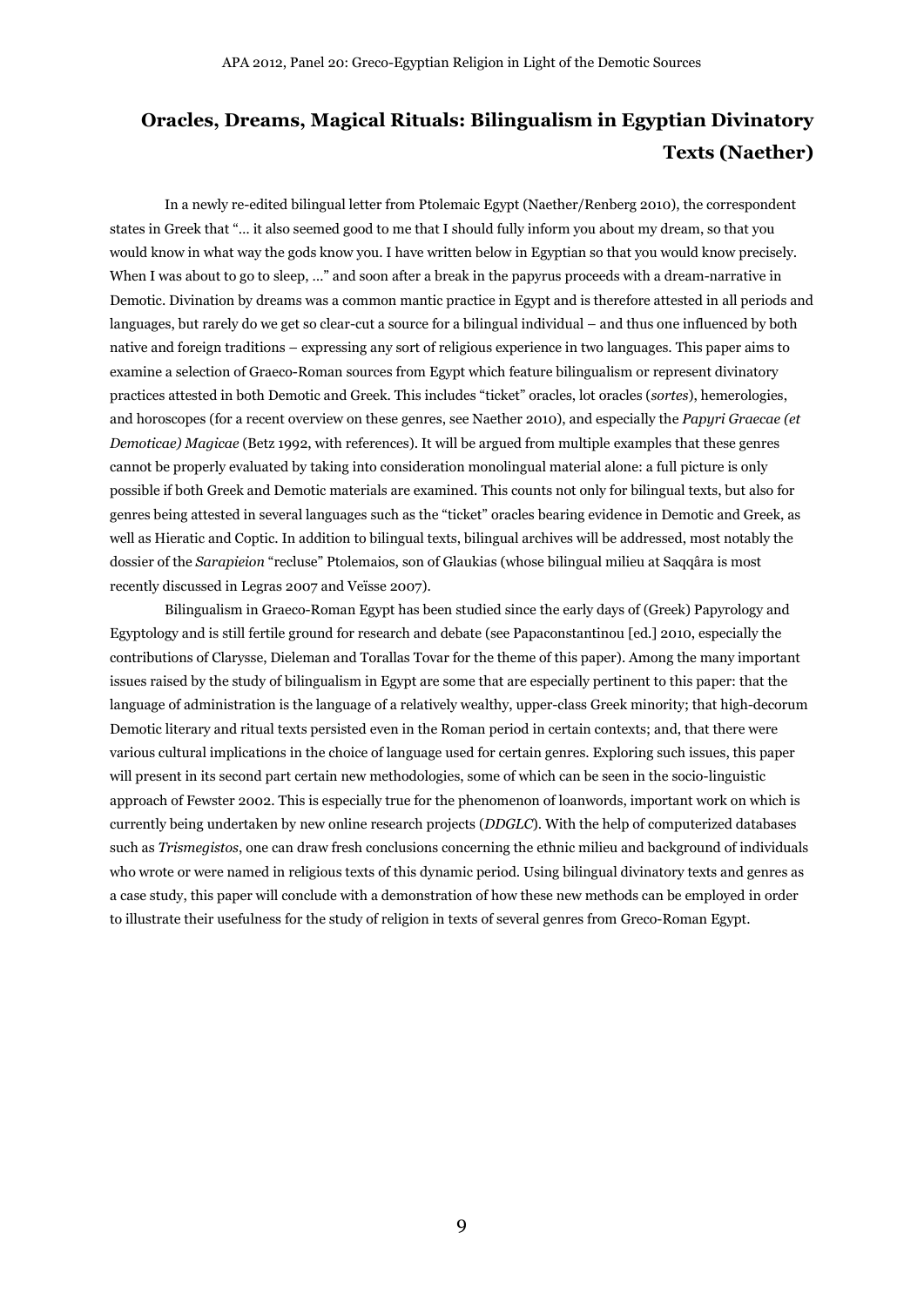Betz 1992 = Betz, Hans Dieter (ed.), *The Greek Magical Papyri in Translation including the Demotic Spells*. (Chicago/London: 1992<sup>2</sup>).

Clarysse, Willy, "Bilingual papyrological archives," in Papaconstantinou, Arietta (ed.), *The Multilingual Experience in Egypt, from the Ptolemies to the Abbasids*. (Farnham/Burlington, VT; 2010), 47-72.

*DDGLC* = Database and Dictionary of Greek Loanwords in Coptic; www.uni-leipzig.de/~ddglc.

Dieleman, Jacco, "What's in a sign? Translating filiation in the demotic magical papyri," in Papaconstantinou, Arietta (ed.), *The Multilingual Experience in Egypt, from the Ptolemies to the Abbasids*. (Farnham/Burlington, VT; 2010), 127-152.

Fewster 2002 = Fewster, Penelope, "Bilingualism in Roman Egypt," in J. N. Adams, Mark Janse, and Simon Swain (eds.), *Bilingualism in Ancient Society: Language Contact and the Written Text*. (London: 2002), 224- 245.

Legras (2007) = Legras, Bernard, "La diglossie des *enkatokhoi* grecs du Sarapieion de Memphis (IIe siècle av. n. è.)," in *Ktema* 32 (2007), 251–264.

Naether 2010 = Naether, Franziska, *Die Sortes Astrampsychi* (ORA 3; Tübingen: 2010).

Naether/Renberg 2010 = Naether, Franziska & Gil H. Renberg, ""I celebrated a fine day": An Overlooked Egyptian Phrase in a Bilingual Letter Preserving a Dream Narrative," *ZPE* 175 (2010), 49-71.

Papaconstantinou, Arietta (ed.), *The Multilingual Experience in Egypt, from the Ptolemies to the Abbasids*. (Farnham/Burlington, VT; 2010)

Torallas Tovar, Sofía, "Linguistic identity in Graeco-Roman Egypt," in Papaconstantinou, Arietta (ed.), *The Multilingual Experience in Egypt, from the Ptolemies to the Abbasids*. (Farnham/Burlington, VT; 2010), 17-46.

*Trismegistos* = Trismegistos: An interdisciplinary portal of papyrological and epigraphical resources dealing with Egypt and the Nile valley between roughly 800 BC and AD 800; www.trismegistos.org.

Veïsse 2007 = Veïsse, Anne-Emmanuelle, "Les identites multiples de Ptolemaios, fils de Glaukias," *Ancient Society* 37 (2007), 69-87.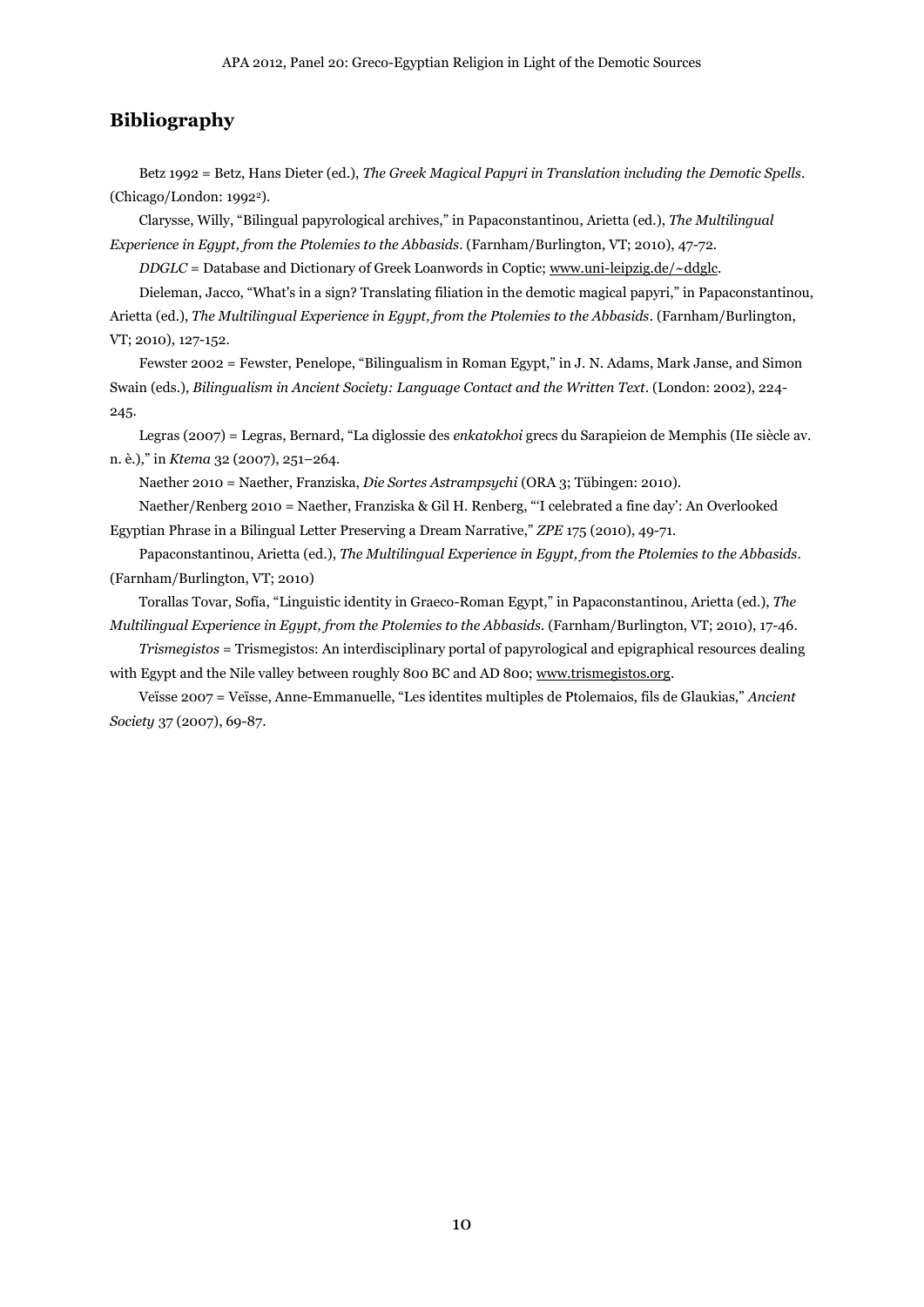## **The Rise of Egyptian Religion in Roman Egypt: Two Studies in Cultural Interaction (Depauw)**

At least since Herodotos, the Egyptians are commonly known as an especially religious people (II.37: θεοσεβέες δε περισσῶς ἐόντες μάλιστα πάντων ἀνθρώπων). Their piety can be illustrated in numerous ways, not least by the presence of Egyptian gods in contexts where this is unusual in the Greek tradition, e.g. in epistolary style. In the Ptolemaic period, religious elements in Greek letters are rare, and for the most part only found in those written by priests in almost perfect Greek (Clarysse/Sijpesteijn 1995). The so-called *proskunema*, a common opening reference to an act of worship performed by the writer on behalf of the addressee, only appears in Greek letters around the beginning of Roman rule (Geraci 1971). It will be argued here that this development comes from Egyptian (Demotic) epistolary style, where in this context it was common for the sender to honor the local god (Depauw 2006). The expression προζκύνημα itself is first attested in inscriptions, and was later rendered in Egyptian as *wšt* ("worship"). This calque only became common in Demotic graffiti from the Roman period onwards (Thissen 1989). Thus not only did Egyptian practices influence Greek, but the Greek vocabulary used for these practices was in turn translated into Egyptian.

This mutual influence between Greek and Demotic is typical of the Roman period, when the cultural and linguistic exchange between "ethnic" groups seems to have intensified. Theophoric names illustrate this in several ways. It is probably no coincidence that names referring to the god Sarapis, newly created by the Ptolemies in an effort to unify Greek and Egyptian traditions, only became popular under Roman rule (Clarysse/Paganini 2009). Mixed "Greek-Egyptian" and "Egyptian-Greek" names, combining Egyptian and Greek onomastic elements within a single name, also appear around the same time: a typical example is Βησίων, consisting of the Egyptian dwarf god Bes and the Greek derivational morpheme -ίων. Polytheophoric names, referring to two gods, also only become common in Greek between the  $2<sup>nd</sup>$  and the  $4<sup>th</sup>$  century AD, and may ultimately derive from Egyptian practice (Benaissa 2009).

As with epistolary style, these onomastic developments may have been the result of the gradual acceptance of Greek as linguistic vehicle, matters of religion included, among the native Egyptians. As more and more speakers of Egyptian started employing Greek in a variety of contexts, this led to cross-fertilization between the two traditions. One of the results seems to be the growing prominence of originally Egyptian religion. The ancient Egyptian gods and their modes of worship thus lived on, albeit often in a Greek disguise. Only Christianization would definitively steer Egypt in a different direction.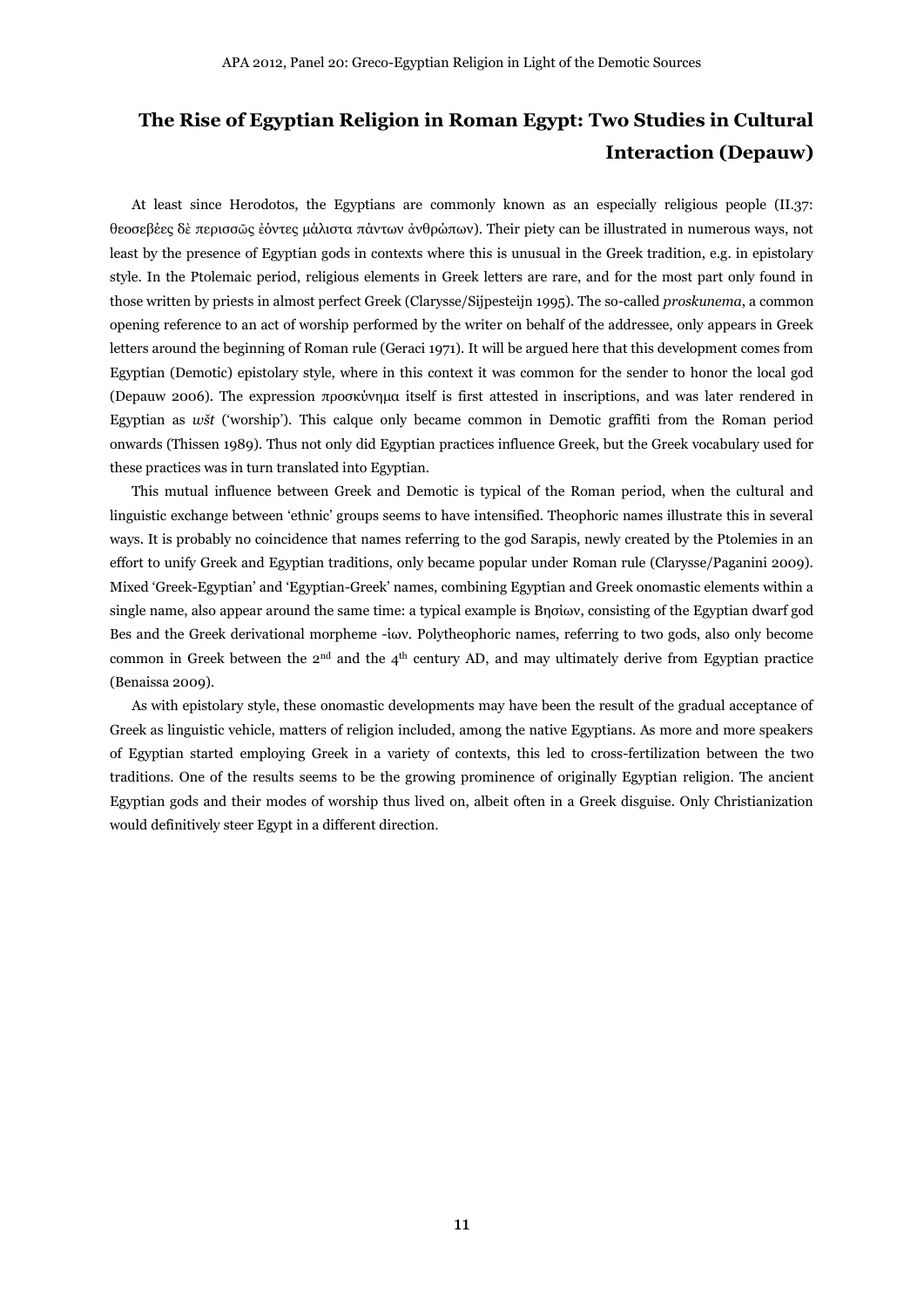Benaissa 2009 = Amin Benaissa, Greek Polytheophoric Names: An Onomastic Fashion of Roman Egypt, in: *Ancient Society* 39 (2009) 71–97

Clarysse / Paganini 2009 = W. Clarysse and Mario C.D. Paganini. "Theophoric Personal Names in Graeco-Roman Egypt: The Case of Sarapis," *AfP* 55 (2009), 68-89

Clarysse / Sijpesteijn 1995 = Clarysse, Willy and Pieter J. Sijpesteijn, A Letter from a Dancer of Boubastis. *ArchPF* 41 (1995) pp. 56-61 et fig. 23.

Depauw 2006 = Depauw, Mark, *The Demotic Letter. A Study of Epistolographic Scribal Traditions against their Intra- and Intercultural Background* (Demotische Studien 14), Sommerhausen 2006.

Geraci 1971 = Geraci, Giovanni, Ricerche sul Proskynema. *Aegyptus* 51 (1971) pp. 3-211.

Thissen 1989 = Thissen, Heinz Josef, *Die demotischen Graffiti von Medinet Habu. Zeugnisse zu Tempel und Kult im ptolemäischen Ägypten. Transkription, Übersetzung und Kommentar* (Demotische Studien 10), Sommerhausen 1989.